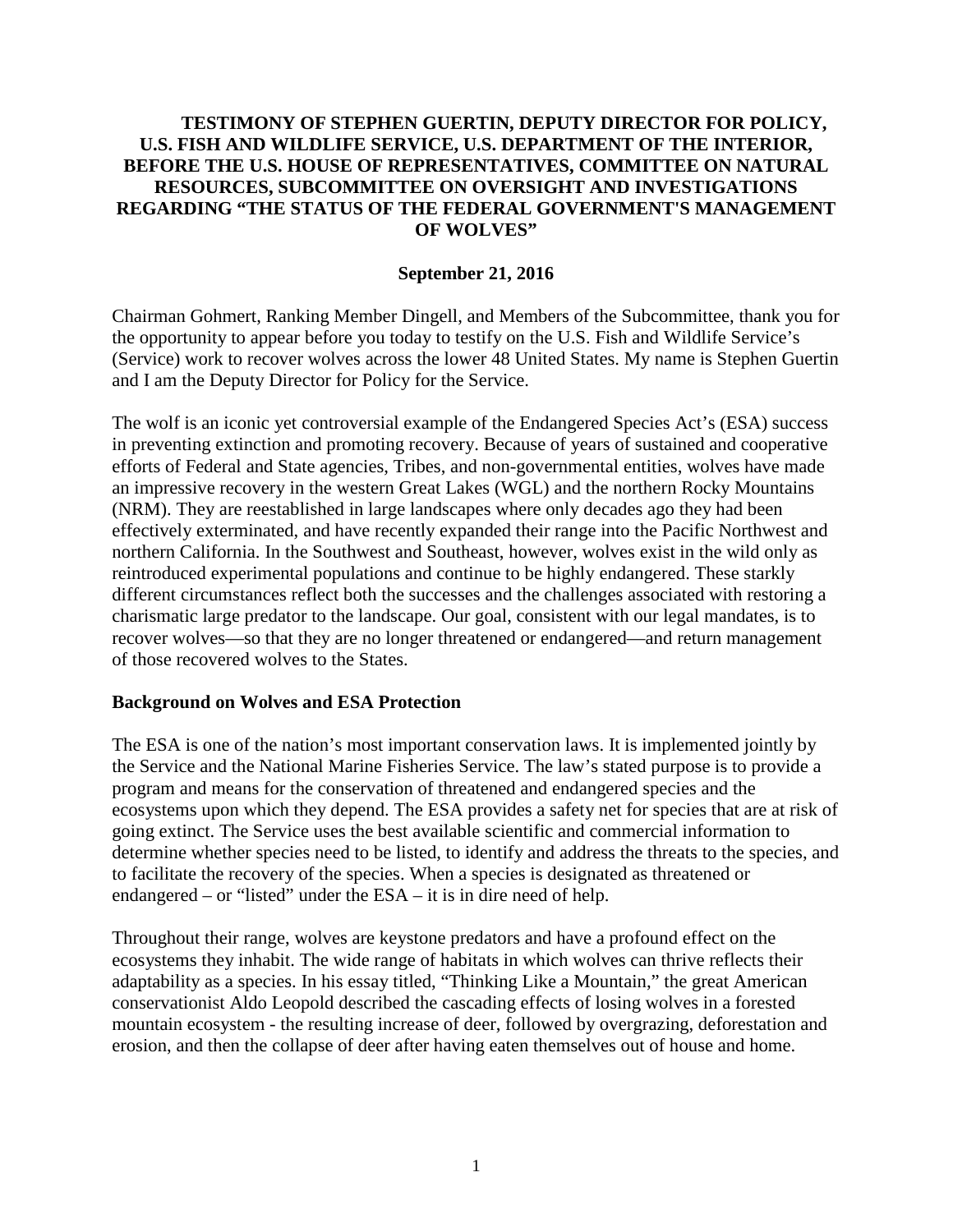Wolves were once found across the northern hemisphere of the planet, including most of North America. When Europeans began to colonize America in the 1600s, wolves were widely distributed and could be found in each of what are now the lower 48 states. As human populations across America grew so did fears of wolves and other predators and the perceived risks they posed to personal safety, livestock, pets, and game species. Extensive predator control programs, magnified by the use of bounties, and combined with habitat degradation and a declining prey base, resulted in the extirpation of wolves from most of the lower 48 states early in the 20th century, with the exception of only a few hundred remaining wolves in northern Minnesota and Isle Royale in Michigan. No wolves persisted in vast wild areas such as the NRM and the desert southwest.

Wolves were among the first species added to the list of endangered species, starting with the red wolf (*Canis rufus*) and subspecies of the gray wolf (*Canis lupus*) in 1967 and 1973 under precursors to the ESA – the Endangered Species Preservation Act of 1966 and the Endangered Species Act of 1969. Both red wolves and gray wolves were listed as separate species under the modern ESA in 1974 and the Mexican gray wolf subspecies was listed as endangered in 1976. By 1978, all gray wolves were listed as an endangered population at the species level throughout the contiguous United States and Mexico, except for those wolves in Minnesota, which were classified as threatened.

In 1988, Congressman John Dingell, a sponsor of the original ESA, wrote the following about the passage of the law in 1973. "The goal Congress set then was unparalleled in all of history. Our country resolved to put an end to the decades – indeed, centuries – of neglect that had resulted in the extinction of the passenger pigeon and the Carolina parakeet, and the near extinction of the bison and many other species with which we share this great land. If it were possible to avoid causing the extinction of another species, we resolved to do exactly that…When Congress passed the Endangered Species Act, it set a clear public policy that we would not be indifferent to the destruction of nature's bounty."

The ESA has been successful in its essential goal to conserve listed species, which effectively protects the nation's biological diversity heritage for the benefit of future generations of Americans. Since it was enacted by Congress in 1973, the ESA has successfully prevented the extinction of more than 99 percent of the over 1,500 species it protects. Recovering species to the point where they are ready for delisting and no longer need the protections of the ESA often requires focused conservation efforts over many years, often decades, to implement recovery actions. In the last 8 years, 19 species have been delisted due to recovery and returned to the State management. Recently delisted species include the Louisiana black bear, Oregon chub, Delmarva fox squirrel, Virginia northern flying squirrel, Modoc sucker, island night lizard, and brown pelican.

The ESA has been successful for wolves. Extinction in the lower 48 states was averted and the long, sustained work of recovery—along with state, local, tribal, and other Federal partners—has produced thrilling successes. The ESA provides the Service with management flexibilities that have proven vital in furthering the recovery of wolves, including the designation of nonessential experimental populations under section 10(j) of the law. With a nonessential experimental population, the Service is able to introduce a population with flexible management options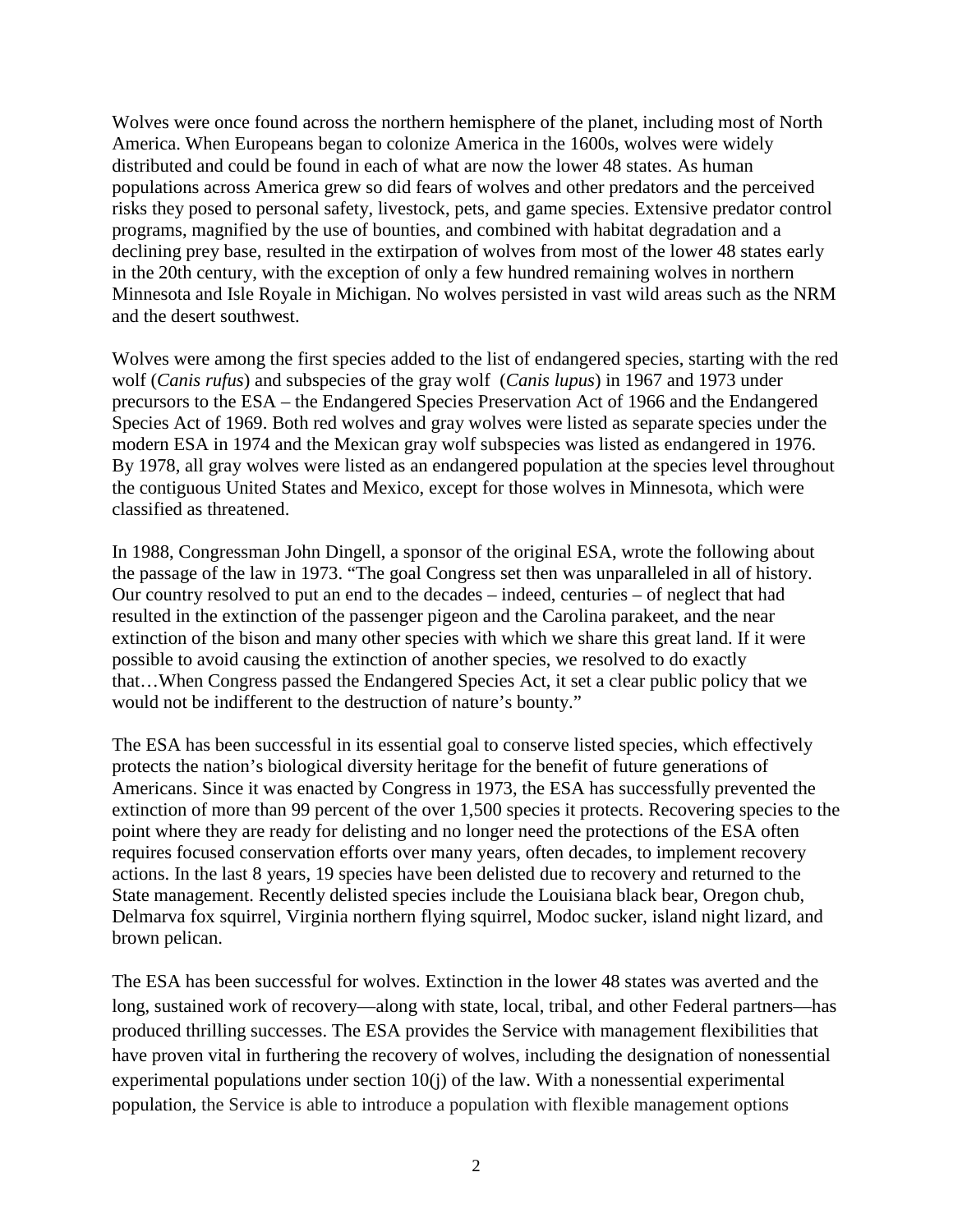available that are tailored to the needs and concerns of particular area of introduction as well as the species' needs. Probably the best-known wolf recovery effort was the reintroduction of gray wolves into Yellowstone National Park in 1995. Some studies indicate that in relatively pristine areas such as Yellowstone, the establishment of healthy wolf packs has had a positive cascading effect on the ecosystem. These effects to relatively pristine areas, which may still be unfolding and are being studied, appear to include keeping elk from overgrazing along exposed river banks where they are vulnerable to wolf predation, leading to regrowth of riparian vegetation, an increase in beaver colonies, and the resulting positive habitat changes that beaver dams provide to a host of wildlife species. While these effects may occur at varying degrees elsewhere, they are increasingly modified and subtle the more an area is affected by humans.

As with our conservation work for any listed species, recovery of wolves is not something the Service can or has achieved alone. Throughout the wolf recovery process, the Service has worked in close partnership with Federal and state agencies, Tribes, private landowners, and other stakeholders. Wolf recovery in the WGL and the NRM has been an amazing success due to both the resiliency of wolves and the cooperative efforts of the Service's many and varied partners.

Bolstered by reintroductions and the conservation and management as species protected by the ESA, wolves have repopulated portions of their historical range in the lower 48 states. Restoration throughout the species' entire historical range in the U.S. is not required for recovery under the ESA, nor is it a reasonable expectation for species such as wolves given the expansion of human populations and resultant habitat degradation. In the NRM and WGL the success of recovery efforts has been remarkable. These animals are resilient and their range is naturally expanding. The success in these areas led the Service to determine that gray wolves are biologically recovered under the requirements of the ESA, with the exception of Mexican gray wolves, which remain endangered. We have proposed and finalized a number of rules to reflect our science-based determination of recovery under the ESA; courts have overturned some of those delisting rules, as judicial review remains an important part of the ESA. The red wolf remains a separately listed entity.

## **Status of Wolves in the Lower 48 United States**

## *Gray Wolves*

Gray wolf recovery efforts have long focused on three recovery areas - the NRM, the eastern United States, and the Southwest. Recovery plans were developed in each of these areas to establish and prioritize recovery criteria and actions appropriate to the unique local circumstances of the gray wolf.

#### *Wolves in the Northern Rocky Mountains*

At the time of listing, wolves in the NRM region were completely extirpated. In 1982, a wolf pack from Canada began to occupy Glacier National Park along the U.S. – Canada border and a few years later, the first litter of pups documented in over 50 years was born in the Park. This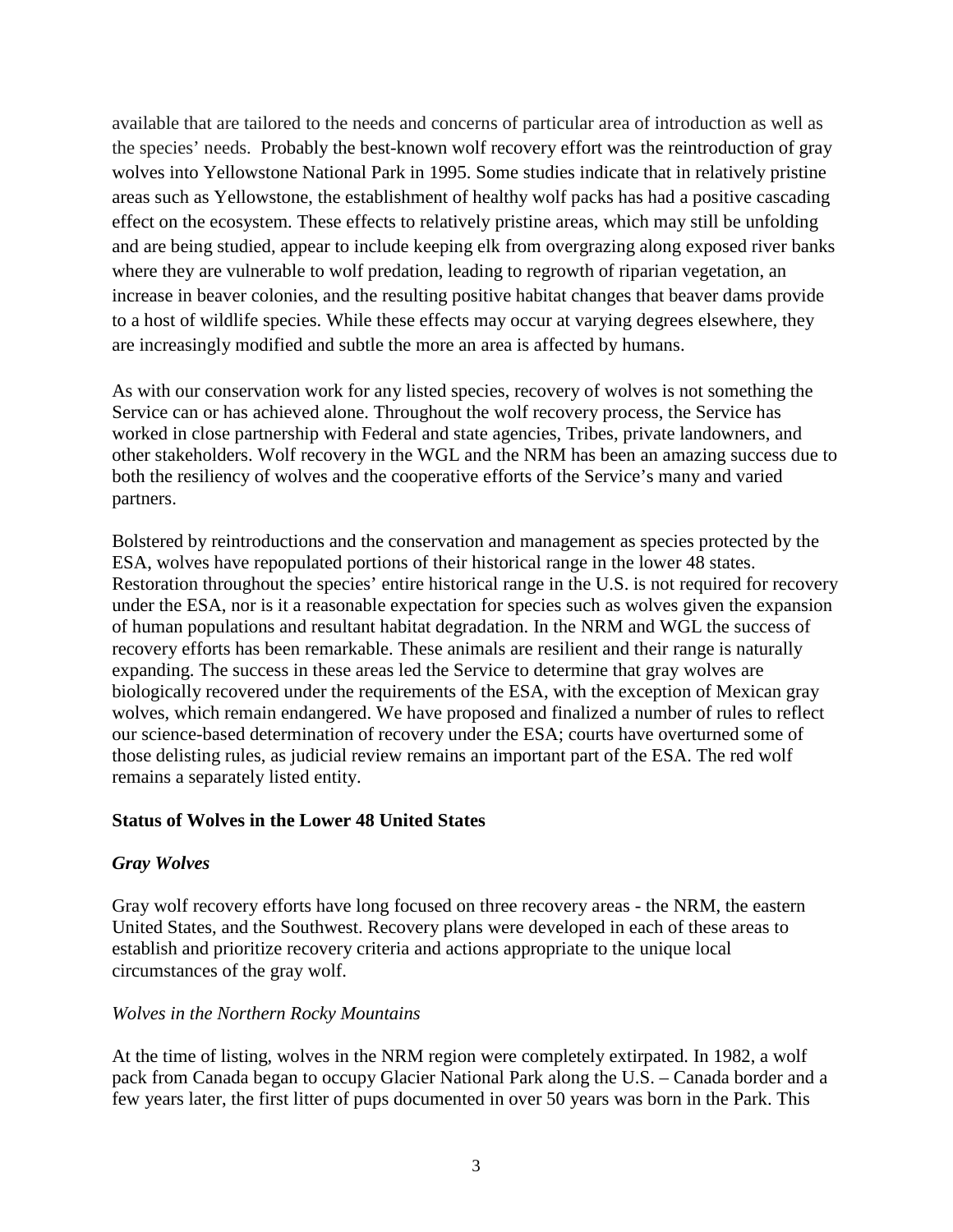natural recolonization was the beginning of wolf recovery in the NRM. Under the protections of the ESA, wolf populations in the NRM have rebounded thanks to natural dispersion and successful reintroduction efforts in Yellowstone National Park and central Idaho. Since delisting, under State management, the wolf population in this region continues to hold steady. As of December 31, 2015, there were at least 1,704 wolves in 282 packs in Montana, Idaho and Wyoming. An additional 200 wolves in 34 packs were estimated in Oregon and Washington.

By the mid 2000's, wolves in the NRM had met the Service's recovery goals under the ESA, prompting the Service to delist the gray wolf distinct population segment in this region in 2008 due to recovery. Following that initial delisting, NRM wolves have had a litigious history, with several court challenges filed against the Service's decisions. Ultimately, the Congress directed the Service to reinstate our delisting rule and shielded it from further legal challenge. Today, wolves in Idaho, Montana, eastern Oregon, eastern Washington, and north-central Utah are no longer listed under the ESA and are being successfully managed by the states. Both Idaho and Montana manage wolves in accordance with state management plans, under which their wolf populations have remained secure and well above recovery objectives. Similarly, the Service's delisting of wolves in the State of Wyoming in 2012 drew a legal challenge. That delisting was vacated by a court decision in 2014 and the Service currently manages wolves in Wyoming as a nonessential experimental population under the ESA in accordance with that ruling. The federal government has appealed this ruling, and oral arguments in this appeal are scheduled for this Friday, September 23, 2016.

# *Wolves in the Western Great Lakes*

Unlike the NRM region, wolves were never completely extirpated from the WGL region; it is estimated that the Minnesota wolf population was comprised of a few hundred individuals at the time of listing. Under the protections of the ESA, this population naturally expanded its range into Wisconsin and Michigan. The current population of wolves in the WGL region is derived from expansion of this remnant population in northeastern Minnesota, supplemented by possible contributions from wolves from southern Ontario. Like the wolves in the NRM region, WGL wolves have exceeded the recovery goals that the Service set, with more than 3,600 wolves estimated in Minnesota, Michigan, and Wisconsin. The Service first delisted these wolves in 2007, though today they remain listed under the ESA due to ongoing litigation through which a court vacated our final delisting rule in 2014. The federal government is appealing the court's decision to reinstate ESA-protections for WGL wolves; oral arguments in this appeal are scheduled for mid-October.

## *Mexican Gray Wolves*

The Mexican gray wolf is the rarest subspecies of gray wolf in North America. Once common throughout portions of the southwestern United States, the Mexican wolf was all but eliminated from the wild by the 1970s due to extensive predator control initiatives. Recovery efforts for the Mexican wolf began when the subspecies was listed as endangered in 1976.

Following the capture of some of the last remaining Mexican wolves in the wild in Mexico, the Service and Mexico collaborated to establish a binational breeding program with seven founding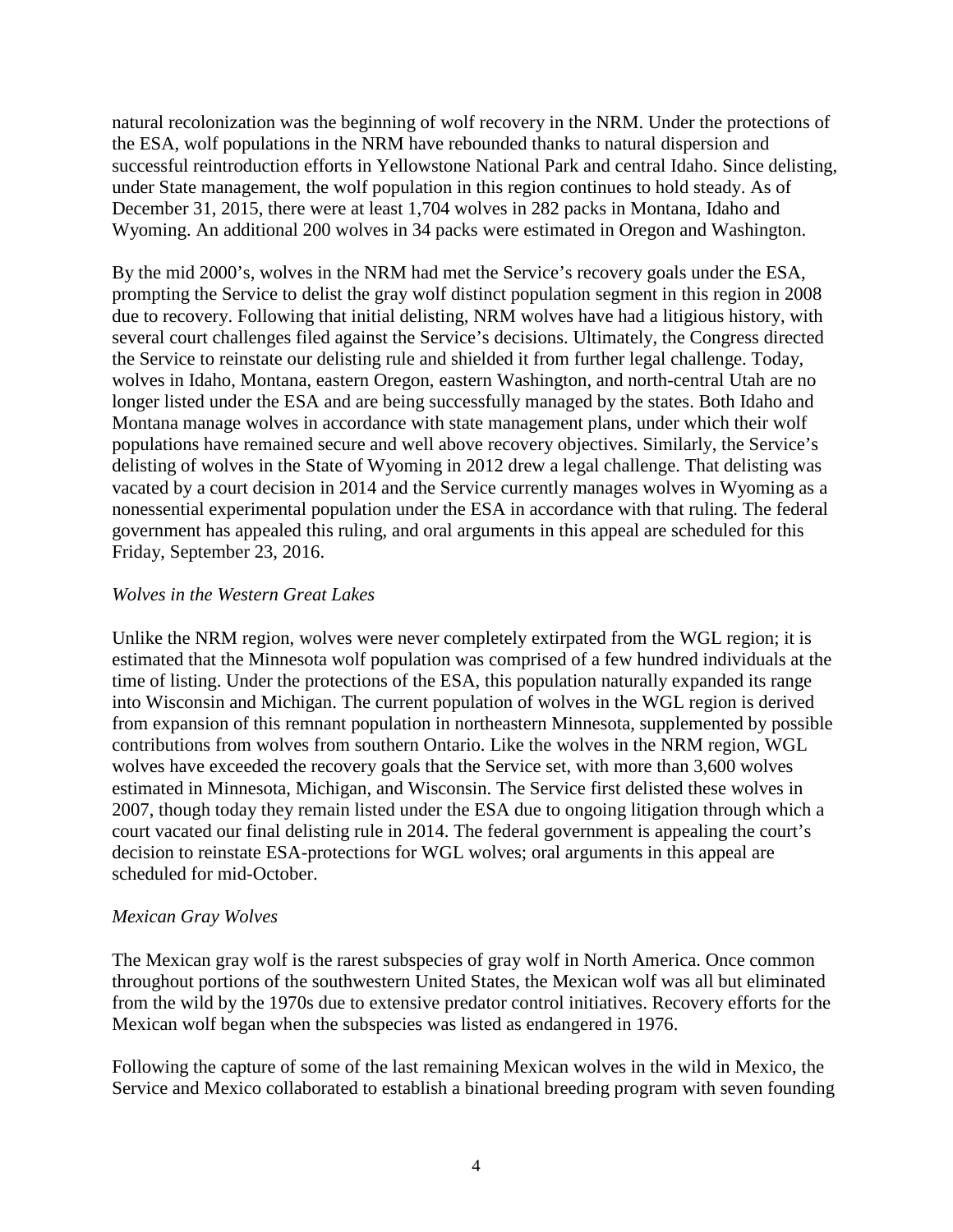wolves. Today, the approximately 50 captive breeding facilities in the two countries house 240 to 300 Mexican wolves, which are managed under the Mexican Wolf Species Survival Plan. Wolves from the captive breeding program are used for reintroduction in the United States and Mexico. The Service established a nonessential experimental population of the Mexican gray wolf in Arizona and New Mexico in 1998, and the first Mexican wolves were released to the wild in the Blue Range Wolf Recovery Area within the Mexican Wolf Experimental Population Area (MWEPA) in 1998.

In January 2015, the Service published the Revision to Regulations for the Nonessential Experimental Population of the Mexican Wolf (80 FR 2512-2567, January 16, 2015). This 2015 rule under section 10(j) of the ESA provides an expansion of the area where Mexican wolves may occur and where Mexican wolves can initially be released from captivity compared to the previous 1998 10(j) rule. The 2015 rule also provides a population objective of 300 to 325 wolves in the MWEPA.

Also in January 2015, the Service also issued a final rule listing the Mexican wolf as an endangered subspecies. It is now a separately listed entity under the ESA, whereas it had previously been protected under the more generic listing for the gray wolf (*Canis lupus*) species in the lower 48 states and Mexico.

The experimental population of Mexican wolves peaked at 110 wolves in the wild in 2014, but declined to 97 wolves in 2015, principally due to reduced pup survival in 2015 relative to 2014. Since 1998, more than half of the documented Mexican wolf deaths are due to illegal killing. The release of Mexican wolves from the more genetically diverse captive population remains critical to improving the genetic health of the experimental population and moving the Mexican wolf toward recovery.

The Service reinitiated the process to revise the 1982 Mexican Gray Wolf Recovery Plan in December 2015. The Service is working with participants from the New Mexico Department of Game and Fish, Arizona Game and Fish Department, Utah Division of Wildlife Resources, Colorado Parks and Wildlife, federal agencies in Mexico, and independent scientists from the U.S. and Mexico to assist us in gathering and assessing scientific information pertinent to our development of a revised recovery plan. The revised recovery plan will provide measurable and objective criteria which, when met, will enable us to remove the Mexican wolf from the list of endangered species and turn its management over to the states. The Service expects to publish a final recovery plan by the end of November 2017.

# *Gray Wolves Across the Remainder of the Lower 48 States*

For nearly four decades, the Service has consistently taken a regional approach to gray wolf recovery in the lower 48 states and Mexico. In other words, we have considered recovery to entail establishment of secure, healthy and stable populations of gray wolves in the WGL, the NRM, and the Southwest. We have achieved that goal for gray wolves in the WGL and the NRM, and today we continue to stand by our 2009, 2011, and 2012 final delisting rules.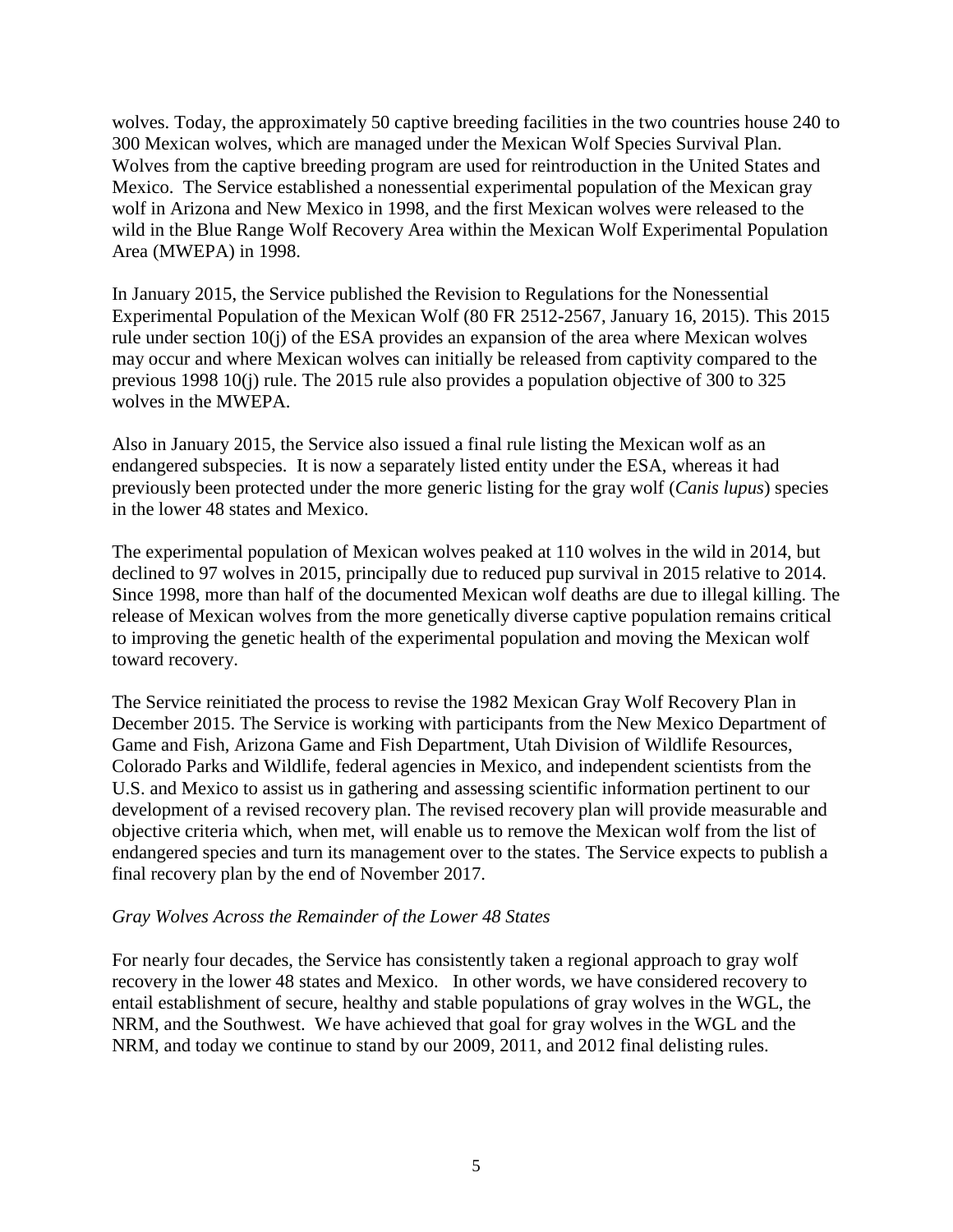Under state management gray wolves have expanded their range and now are becoming reestablished in western Oregon and Washington, and are also beginning to move into northern California. Because the 1978 listing encompassed gray wolves in the lower 48 states and Mexico, those wolves in western Washington, western Oregon, and northern California, i.e., outside of the delisted NRM distinct population segment, remain fully protected under the ESA as an endangered species. Accordingly, in June 2013, the Service issued a proposed rule to delist the gray wolf throughout the remaining conterminous United States, exclusive of the now separately listed Mexican gray wolf in the Southwest. That proposed rule was dependent upon the gray wolf populations in the NRM and the WGL being recovered and off the list. However, as noted above, our delisting decisions for gray wolves in Wyoming and the WGL were challenged and vacated. Our ability to move forward with the 2013 proposal is dependent upon the federal government prevailing on appeal of those cases. It remains our science-based view today that the gray wolf is recovered in the lower 48 states, outside of the Southwest, and we should be focusing our recovery efforts on the endangered Mexican gray wolves.

# *Red Wolves*

The red wolf is one of the world's most endangered wolf species. Once common throughout the eastern and south central United States, red wolf populations were decimated by the early part of the 20th Century and reduced to coastal areas of Texas and Louisiana.

When the red wolf was designated as an endangered species in 1967, the Service initiated efforts to conserve and recover the species. The Service began to locate and capture as many red wolves as possible for the purposes of establishing a program to breed the species in captivity and one day reintroduce the red wolf into a portion of its former range. From this effort, 14 red wolves became the founding members of the captive-breeding program and the ancestors of all red wolves existing today. Within a few years twelve of these red wolves were successfully reproducing in captivity, allowing the Service to consider reintroducing the species in the wild as a non-essential experimental population (NEP). In 1987, the Service released four male-female pairs of red wolves to establish an experimental, non-essential population at Alligator River National Wildlife Refuge in the Albemarle-Pamlico Peninsula of North Carolina. A NEP of red wolves also was established at Great Smoky Mountains National Park in 1991, but the Service ended that project in 1998 due the lack of adequate food sources for the wolves. Today, approximately 45 red wolves roam their native habitats in a five-county NEP area in northeastern North Carolina, and nearly 200 red wolves, including 29 breeding pairs, are maintained in over 40 captive breeding facilities throughout the United States.

In 2013, the Service and North Carolina Wildlife Resources Commission entered into broad agreement acknowledging growing concerns from private landowners regarding management of red wolves and coyotes. Both agencies recognized steps were needed to improve management of the non-essential, experimental red wolf population, which included the need to conduct an evaluation of the Red Wolf Recovery Program and the implementation of its recovery actions in five counties in northeastern North Carolina.

On September 12, 2016, the Service announced significant changes for red wolf recovery after a two-year, two-step review of the entire Red Wolf Recovery Program, including the evaluation of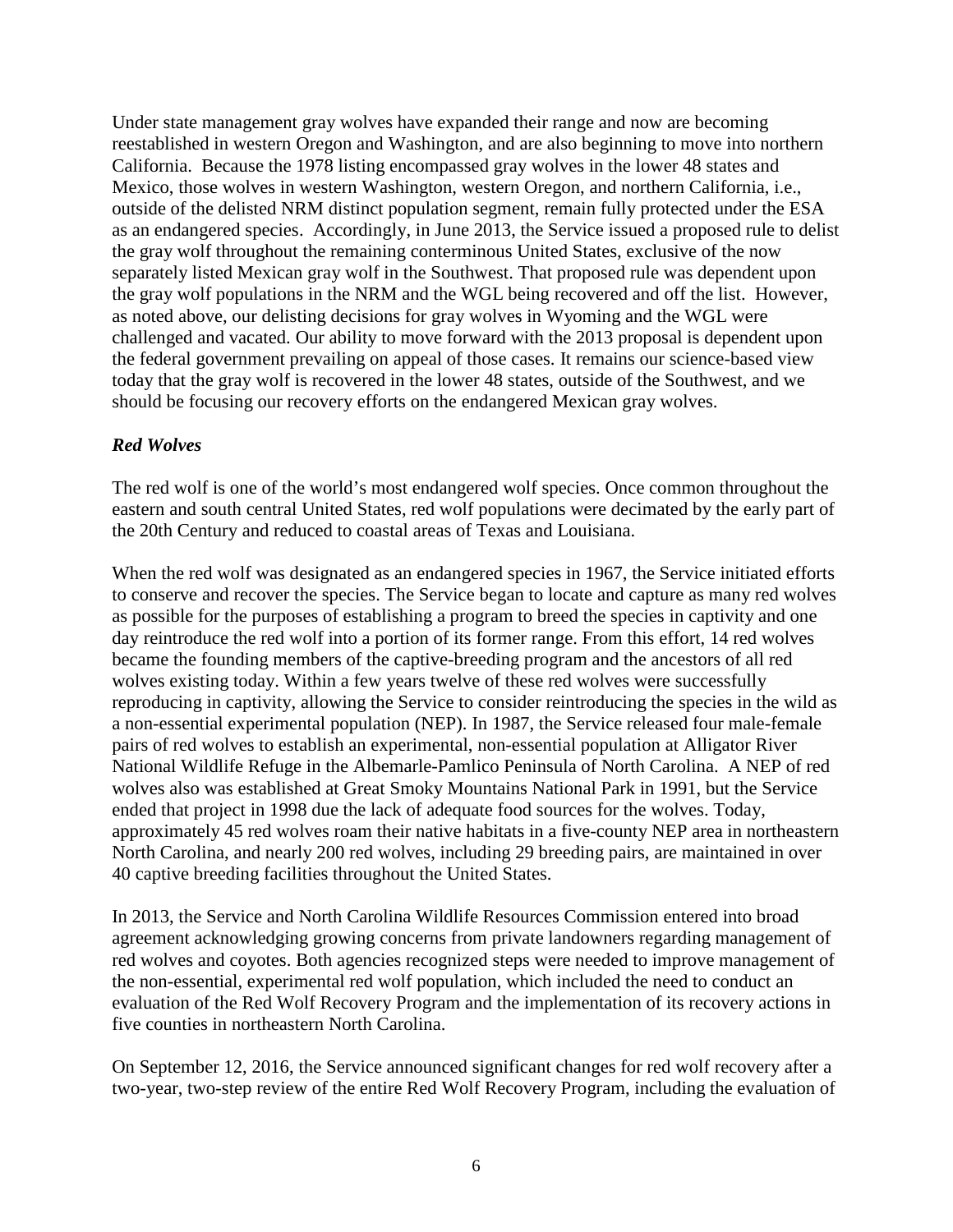the captive population and the non-essential, experimental population in North Carolina. The review began in 2014 with an independent, peer-reviewed program assessment by the Wildlife Management Institute and was expanded in June 2015 to include the recommendations of a red wolf recovery team that examined feasibility of recovery in the wild, population viability, red wolf taxonomy, the historical range, and human dimensions.

Science and solid professional management decisions are driving future actions. We are pursuing recovery. One of the most significant findings of the Service's review was that the captive population is not secure. With no changes to current management, the red wolf species will likely be lost within the next decade. More animals are needed in captivity to secure the species' survival and to support any wild population, including the current NEP in North Carolina.

The red wolf is a conservation-reliant species that requires intensive management. As such, the Service will implement a series of actions to secure the captive and wild red wolf populations. To secure the captive population, the Service will work with its partners to increase capacity and reach the biological goal of at least of 400 animals with 52 breeding pairs. Additionally, all red wolves will be managed as a single meta-population with occasional movement of animals between captivity and the wild. The Service also will be proposing to reduce the scope of the NEP to federal lands within Dare County only. Focusing efforts to federal lands is necessary to re-establish management control over the wild population by removing isolated wolf packs from lands where the Service lacks access, incorporating these animals into the captive population as appropriate, and managing the remaining animals in accessible areas to minimize and manage risks of hybridization. This will result, in the near term, in a smaller non-essential, experimental population in terms of population size, the number of packs/breeding pairs, and the area occupied, and a larger, more secure and genetically robust population in captivity to provide a solid foundation for recovery of the species.

Recovery efforts involving reintroduction of large carnivores are inherently controversial, especially to local communities. The fact that red wolf conservation inevitably means reintroducing a large carnivore onto a landscape dominated by private lands (90 percent of the Southeast) makes red wolf conservation uniquely challenging. Without private landowner support, the Service will not be able to recover the red wolf.

The future path for red wolf recovery announced last week reaffirms our commitment to work closely with landowners as we recover the species. The Service will continue its efforts to remove red wolves from private lands when requested to do so by the landowner. We also will continue to seek written agreements with willing landowners to facilitate management of the wild wolves. The Service also recognizes that fundamental changes are needed in the way private landowners and other stakeholders engage in management of wild red wolves. As such, we are working with the North Carolina Wildlife Resources Commission on a substantial human dimensions project that will be completed in 2017. This work is crucial to a better understanding and greater clarity about the different opinions and attitudes of our citizens.

The complexity and scale of proposed changes for red wolf recovery will require more resources than what the Service and its partners have available. Therefore, the Service will continue to seek the support and input of private landowners as well as state partners, conservation groups and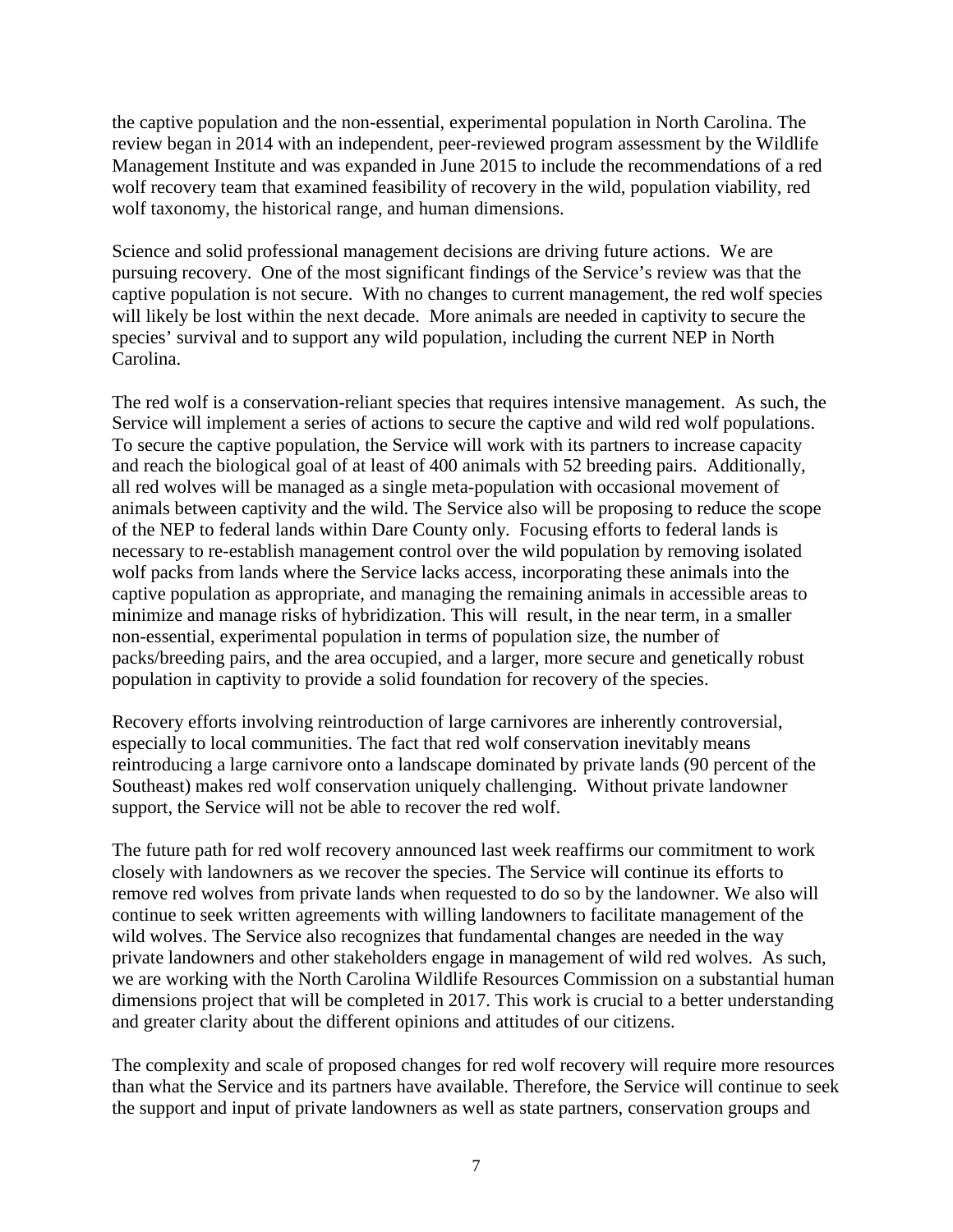others when implementing the actions that will safeguard the species and eventually achieve recovery of the red wolf.

# **Leveraging Partnerships to Further Recovery**

Across the Service's work on threatened and endangered species, we are actively engaged with conservation partners and the public in the search for improved and innovative ways to conserve and recover imperiled species. This is particularly true in our efforts to recover wolves. The Service works closely with our state, local, tribal, and private partners to achieve the recovery of gray wolves in the lower 48 states and the reestablishment of Mexican and red wolves.

# *Tribal Partners*

Since the NRM wolf program's inception in the 1980s, the Blackfeet Tribe has been a strong supporter of and collaborator with the Service, furthering the return of this culturally important iconic animal to tribal lands. The tribe came to the discussion table in the early development of the recovery goals, and consistently supported those goals through several legal challenges. With financial and technical support from the Service, a tribal biologist worked closely with the Service on the ground, coordinating trapping and monitoring efforts with the Montana Department of Fish Wildlife and Parks and Wyoming Game and Fish Department and facilitating access to tribal lands for control actions associated with livestock depredation actions. This collaboration allowed the incorporation of Blackfeet culture and traditions into the management of wolves on the reservation and supported tribal autonomy within the bounds provided by the ESA. The strong, positive working relationship between the Service and the Blackfeet Tribe has helped the NRM wolf recovery program to succeed in Montana.

The White Mountain Apache Tribe (WMAT) has been an active partner in Mexican wolf recovery for almost 15 years. The Service provides annual funding for the tribe's Mexican wolf management and monitoring program, in accordance with a Service-approved management plan. The Tribe's support has been extremely beneficial to the Service due to the geographic location of their tribal land within our experimental population area. In addition, they have demonstrated tremendous leadership communicating the benefits and impacts of tribal wolf management to other tribes in the region.

The Service hosts a Mexican wolf Tribal Working Group to provide opportunities to discuss wolf-related issues that may interest or impact the almost three dozen tribes in the Southwest. The Tribal Working Group contributed substantially to the revision of the Mexican Wolf Experimental Population rule and associated Environmental Impact Statement and is currently engaged in the development of the revised recovery plan. Through this partnership, the working group is able to advocate for the cultural, social, logistical, economic, and biological significance of Mexican wolves to the tribes. The ongoing work of the Mexican wolf Tribal Working Group is a particularly strong example of the Service's focus on developing and maintaining relationships with the tribes.

## *State Partners*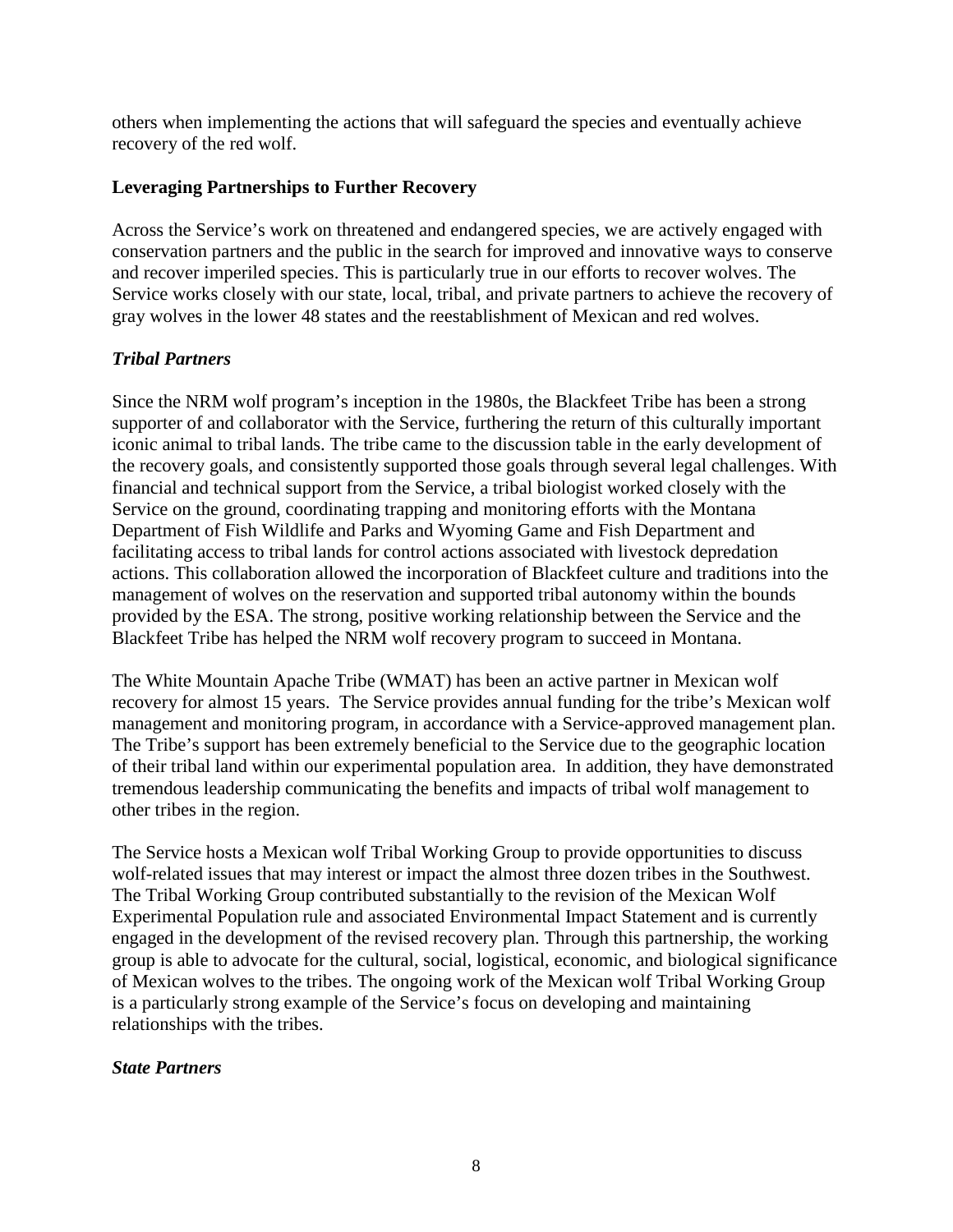State fish and wildlife agencies are essential partners in implementing the ESA to protect our most at-risk species across the country. The State of Wisconsin first protected the gray wolf in 1957, seventeen years prior to the wolf's listing under the ESA. After the wolf was listed as federally endangered, wolves began returning, dispersing from Minnesota. The Wisconsin Departments of Natural Resources (DNR) started monitoring wolves in 1979 by radio-collaring and tracking wolves, surveying for winter tracks, and conducting summer howling surveys. State biologists such as those in Wisconsin are essential to monitoring efforts, as the Service typically does not have the personnel available to adequately collect monitoring data, trap and collar animals, and conduct other on-the-ground management activities. Despite limited personnel, the Service provides financial resources and technical expertise to equip states and local communities to engage in wolf monitoring and recovery.

State agencies such as the Wisconsin DNR play an important role in fostering public awareness and social tolerance for wolves. State agencies are often embedded in the local communities and their partnership enhances the Service's public outreach, improves citizen understanding of wolves, and increases involvement in wolf management. One outstanding example is Wisconsin DNR biologist Adrian Wydeven, who received the Service's annual Recovery Champion reward in 2013 for his efforts to recover wolves in the state. Of particular note were Mr. Wydeven's efforts engaging with multiple stakeholders, interest groups, and members of the public to create an environment in which Wisconsin's wolf population was allowed to grow.

Section 6 of the ESA directs the Service to cooperate with states to the maximum extent practicable to achieve recovery, and authorizes the Service to enter into cooperative management agreements with states. The California Department of Fish and Wildlife (CDFW) currently has a Section 6 agreement with the Service that provides CDFW the authority to manage for the conservation of endangered or threatened species within the state, including wolves. If the Service is able to move forward with its 2013 proposed rule, the management of the gray wolf in California will be returned to the state. In anticipation of this possibility, the CDFW is initiating development of a State wolf conservation and management framework in advance of an implementable management plan. This framework, through the state's Section 6 agreement with the Service, will allow CDFW to lead several aspects of wolf management, including investigating reports of situations involving wolves, monitoring wolf activity through capture and radio-collaring, and coordinating with other State and local entities.

The Service works closely with the Arizona Game and Fish Department in the management of the Mexican wolf. This collaboration is conducted under the framework of a memorandum of understanding with the state and other Federal and state agencies, counties, and tribes. Arizona Game and Fish Department is a key partner in the day-to-day management of Mexican wolves in Arizona, providing education, and the development of relationships with local communities, landowners and livestock permittees. The Service provides annual funding to Arizona Game and Fish Department for assistance in managing Mexican wolves in Arizona.

## *Ranchers and Livestock Producers*

Reintroduction of a top predator such as the wolf is highly complex and often controversial; the Service recognizes that there can be real economic consequences to livestock producers who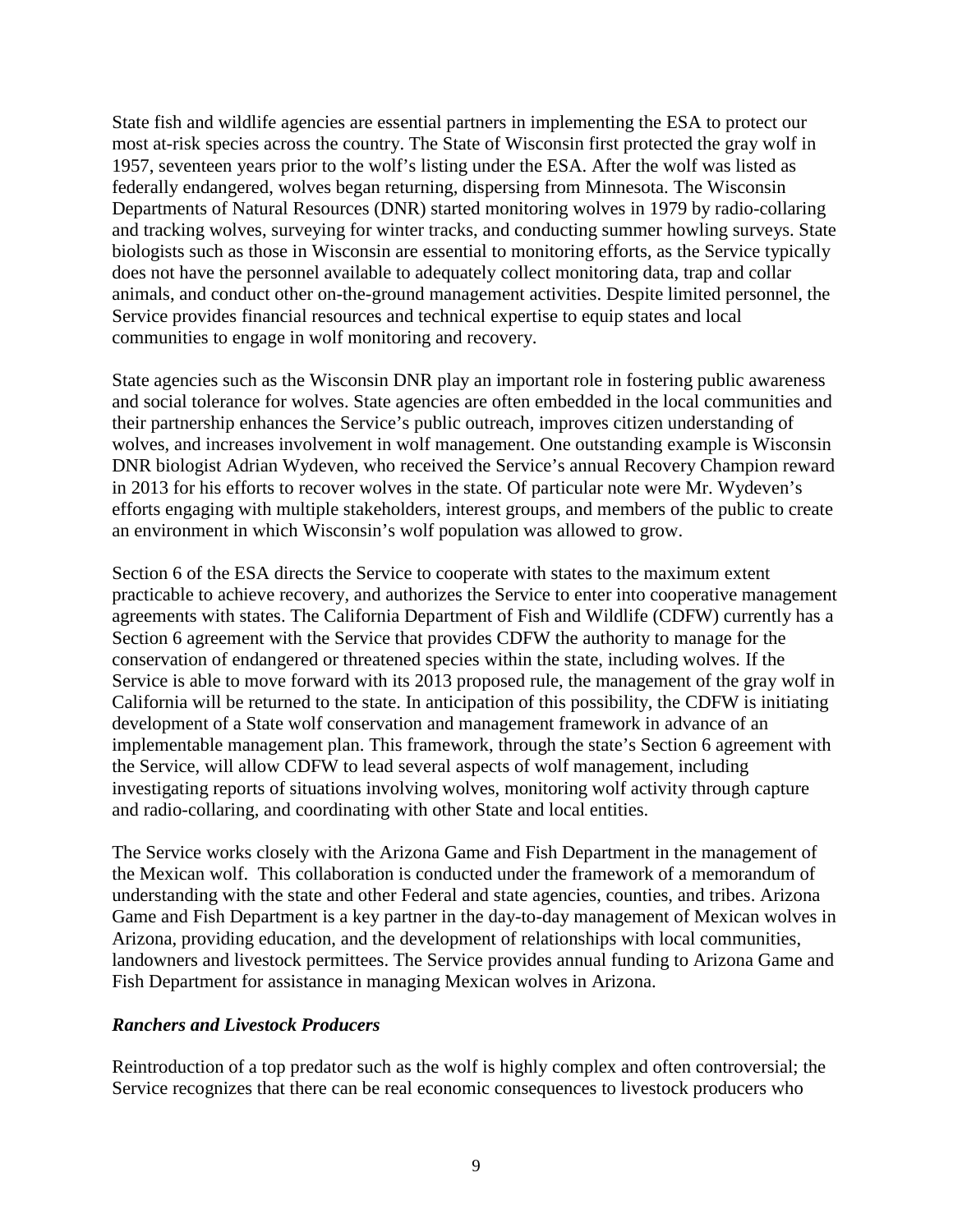coexist with wolves. The Service has long held that social acceptance of wolves by landowners, particularly ranchers, in wolf country is an essential ingredient for wolf recovery. To encourage social acceptance, the Service has aggressively managed wolves that consistently prey on livestock and supports compensation to ranchers for documented livestock losses through programs such as the Federal Wolf-Livestock Demonstration Project, USDA's Livestock Indemnity Program, and the Mexican Wolf/Livestock Council.

In an effort to incorporate divergent views on the Mexican wolf reintroduction, the Service appointed an eleven member Mexican Wolf/Livestock Council in 2011, a volunteer group composed of livestock producers, tribes, environmental groups, and county representatives. The Council developed a strategic plan to address Mexican wolf-livestock conflicts. The Strategic Plan is comprised of three core strategies: payments for wolf presence, funding for conflict avoidance measures, and funding for depredation compensation.

From 2011 to 2015, a total of \$594,000 has been granted from the Wolf-Livestock Demonstration Project to Arizona Game and Fish Department and the New Mexico Department of Agriculture, which in turn provide the funding for allocation by the Mexican Wolf/Livestock Council. This funding is administered by the National Fish and Wildlife Foundation through memoranda of agreement with the states, and is disbursed at the direction of the Council. These Federal grants are matched with non-federal funding provided by Defenders of Wildlife and Mexican Wolf Fund, which provide funding directly to livestock producers for implementation of proactive conflict avoidance measures (for example, range riders, fencing and flagging). Another \$70,000 was granted from the Wolf-livestock Demonstration Program to the White Mountain Apache Tribe for proactive measures.

Under the Council's Strategic Plan, the Payments for Presence Program has provided some financial compensation to offset the additional management costs associated with the presence of wolves. This program recognizes the economic impact of coexisting with wolves, including undetected depredations, and changes in livestock behavior that can result in a reduction of weight gain and reproductive rates, and increased management costs. In 2014 and 2015, the Council approved payments to twenty-eight and thirty-five, respectively, qualifying Arizona and New Mexico livestock operators totaling \$85,500 to help defray the costs of managing livestock on a landscape with wolves.

The Strategic Plan also provides funds to support the implementation of wolf-livestock proactive conflict avoidance measures by livestock producers through Defenders of Wildlife and the Mexican Wolf Fund. Both organizations are members of the Mexican Wolf/Livestock Council and fund voluntary adaptive management techniques to reduce wolf-livestock conflicts. Tools and techniques such as increased human presence, timed calving, range riders, turbo fladry (temporary electric fencing with flagging), and use of alternate pastures are just a few of the approaches that have been used successfully to keep both livestock and wolves safe.

The third strategy implemented through the Coexistence Plan is to provide compensation for livestock death or injury, including working dogs and livestock other than sheep and cattle. The Council has been providing compensation for confirmed or probable livestock depredations by Mexican wolves since September 2010. This is done in partnership with USDA's Wildlife